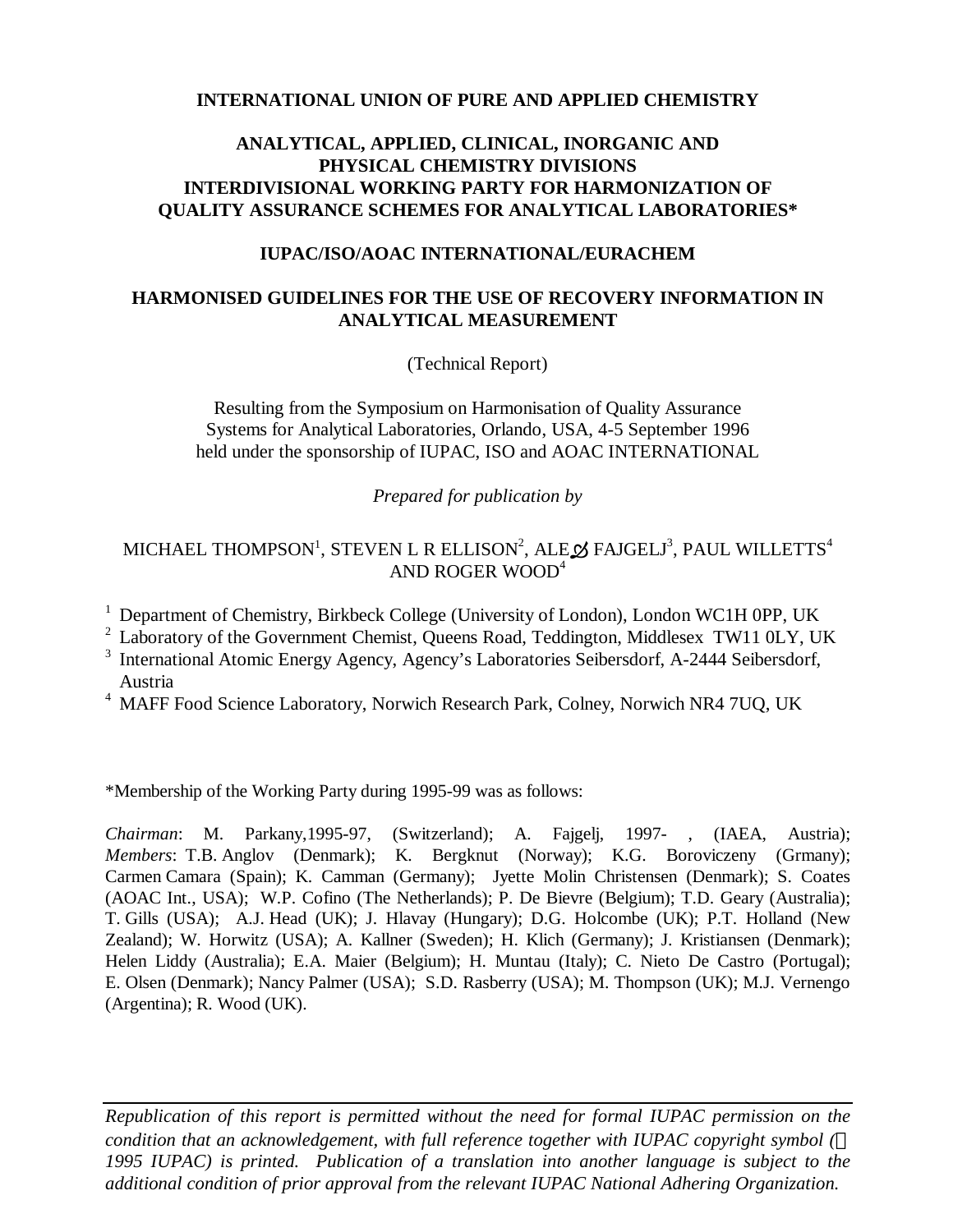#### **Harmonised guidelines for the use of recovery information in analytical measurement (Technical Report)**

*Synopsis.* ISO, IUPAC and AOAC INTERNATIONAL have co-operated to produce agreed protocols or guidelines on the "Design, Conduct and Interpretation of Method Performance Studies" [1] on the "Proficiency Testing of (Chemical) Analytical Laboratories"[2] and on "Internal Quality Control in Analytical Chemistry Laboratories" [3]. The Working Group that produced these protocols/guidelines was asked to prepare guidelines on the use of recovery information in analytical measurement. Such guidelines would have to outline minimum recommendations to laboratories producing analytical data on the internal quality control procedures to be employed.

A draft of the guidelines was discussed at the Seventh International Symposium on the Harmonisation of Quality Assurance Systems in Chemical Laboratory, sponsored by IUPAC/ISO/AOAC INTERNATIONAL, held in Orlando, USA, 4-5 September 1996 . Proceedings from that Symposium are available [4].

The purpose of these guidelines is to outline the conceptual framework needed for considering those types of analysis where loss of analyte during the analytical procedure is inevitable. Certain questions cannot be satisfactorily addressed, and hence remain irreducibly complex, unless such a conceptual framework is established. The questions at issue involve (a) the validity of methods for estimating the recovery of the analyte from the matrix of the test material, and (b) whether the recovery estimate should be used to correct the raw data to produce the test result. The types of chemical analysis most affected by these considerations are those where an organic analyte is present at very low concentrations in a complex matrix.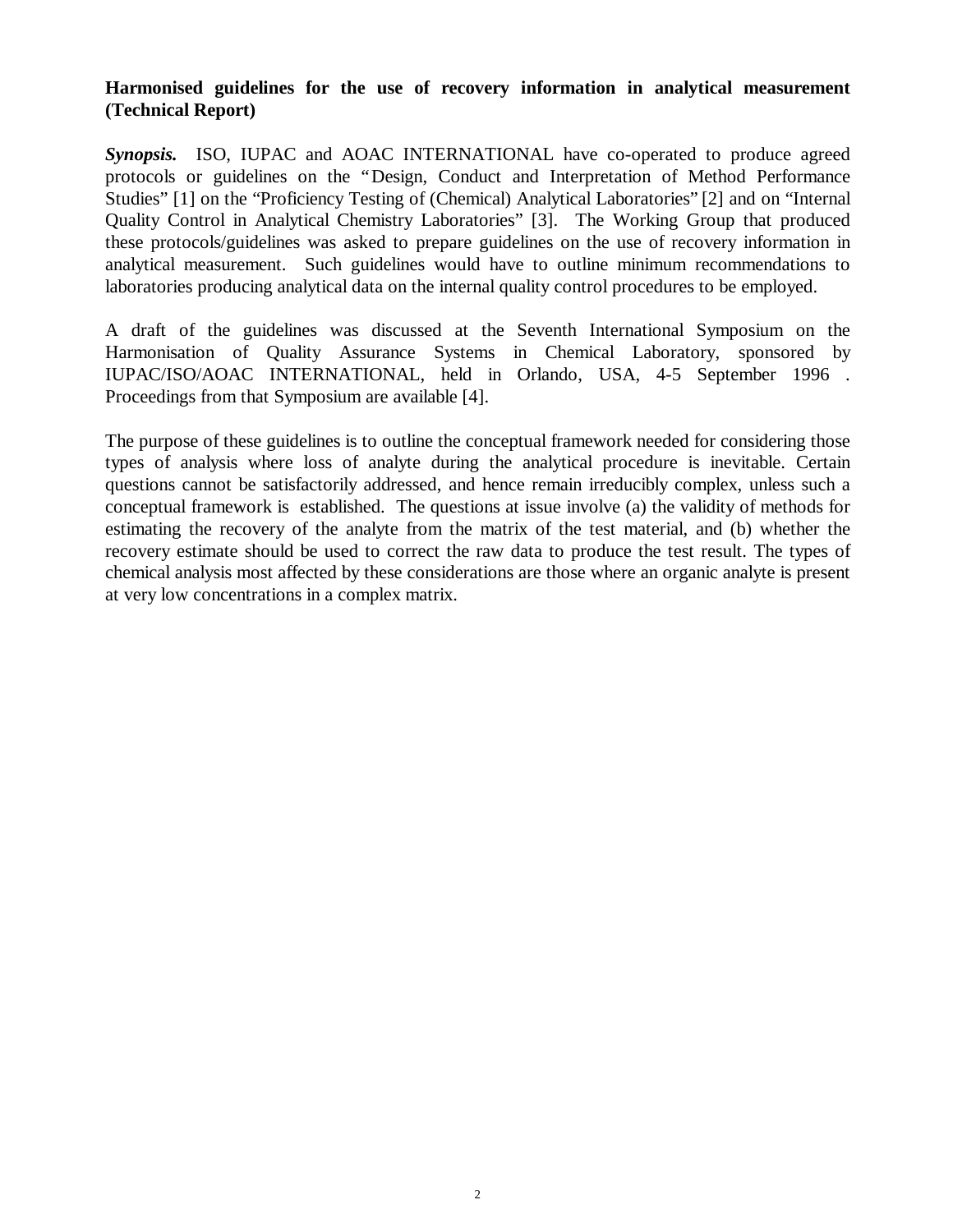# **CONTENTS**

1. Introduction

| 2.    | Definitions and Terminology used in the Guidelines           |
|-------|--------------------------------------------------------------|
| 3.    | Procedures for Assessing Recoveries                          |
| 3.1   | <b>Recoveries from Reference Materials</b>                   |
| 3.2   | Recovery information from Surrogates                         |
| 3.2.1 | <b>Isotope Dilution</b>                                      |
| 3.2.2 | Spiking                                                      |
| 3.2.3 | <b>Internal Standards</b>                                    |
| 3.3   | Matrix Mismatch                                              |
| 3.4   | <b>Concentration of Analyte</b>                              |
| 4.    | Should Recovery information be Used to Correct Measurements? |
| 4.1   | <b>Arguments for Correction</b>                              |
| 4.2   | Arguments against Correction                                 |
| 4.3   | <b>Rational and Empirical Methods</b>                        |
| 5.    | <b>Estimation of Recovery</b>                                |
| 5.1   | <b>Representative Recovery Studies</b>                       |
| 5.2   | <b>Internal Quality Control</b>                              |
| 6.    | <b>Uncertainty in Reporting Recovery</b>                     |
| 6.1   | Estimating Uncertainty in a Recovery                         |
| 7.    | Conclusions                                                  |
| 8.    | Recommendations                                              |
| 9.    | References                                                   |

Appendix: Uncertainty in Reporting Recovery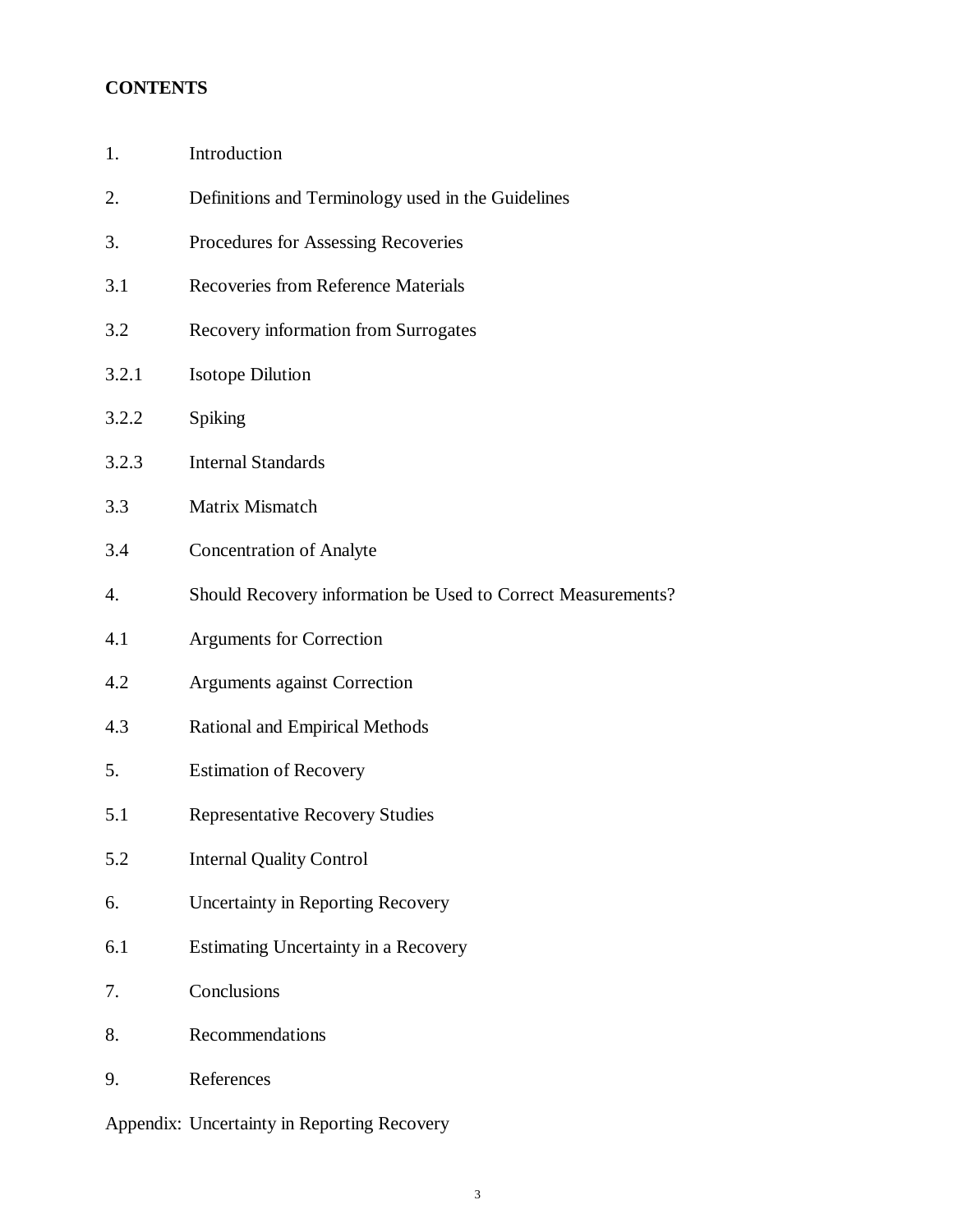#### **FOREWORD**

It is recognised that the use of recovery information to correct/adjust analytical results is a contentious one for analytical chemists. Different sectors of analytical chemistry have different practices. Formal legislative requirements with regard to the use of recovery factors also vary sector-to-sector. It is the aim of IUPAC, however, to prepare general Guidelines which may be seen to aid the preparation of the "best estimate of the true result" and to contribute to the comparability of the analytical results reported.

This document attempts to give Guidelines that are intended to be general in their scope and give recommendations that reflect common practice best able to achieve the above. However, specific sectors of analytical chemistry will need to develop these Guidelines for their own requirements and the recommendations are not, therefore, to be seen as binding for all areas of analytical chemistry.

### **1. INTRODUCTION**

The estimation and use of recovery is an area where practice differs among analytical chemists. The variations in practice are most obvious in the determination of analytes such as veterinary drug residues and pesticide residues in complex matrices, such as foodstuffs and in environmental analysis. Typically, such methods of analysis rely on transferring the analyte from the complex matrix into a much simpler solution that is used to present the analyte for instrumental determination. However, the transfer procedure results in loss of analyte. Quite commonly in such procedures a substantial proportion of the analyte remains in the matrix after extraction, so that the transfer is incomplete, and the subsequent measurement gives a value lower than the true concentration in the original test material. If no compensation for these losses is made, significantly discrepant results may be obtained by different laboratories. Even greater discrepancies arise if some laboratories compensate for losses and others do not.

Recovery studies are clearly an essential component of the validation and use of all analytical methods. It is important that all concerned with the production and interpretation of analytical results are aware of the problems and the basis on which the result is being reported. At present, however, there is no single well-defined approach to estimating, expressing and applying recovery information. The most important inconsistency in analytical practice concerns the correction of a raw measurement, which can (in principle) eliminate the low bias due to loss of analyte. The difficulties involved in reliably estimating the correction factor deter practitioners in some sectors of analysis from applying such corrections.

In the absence of consistent strategies for the estimation and use of recovery information, it is difficult to make valid comparisons between results produced in different laboratories or to verify the suitability of those data for the intended purpose. This lack of transparency can have important consequences in the interpretation of data. For example in the context of enforcement analysis, the difference between applying or not applying a correction factor to analytical data can mean respectively that a legislative limit is exceeded or that a result is in compliance with the limit. Thus, where an estimate of the *true concentration* is required, there is a compelling case for compensation for losses in the calculation of reported analytical result.

These Guidelines provide a conceptual framework for consistent decisions on the estimation and use of recovery information in the various sectors of analytical science.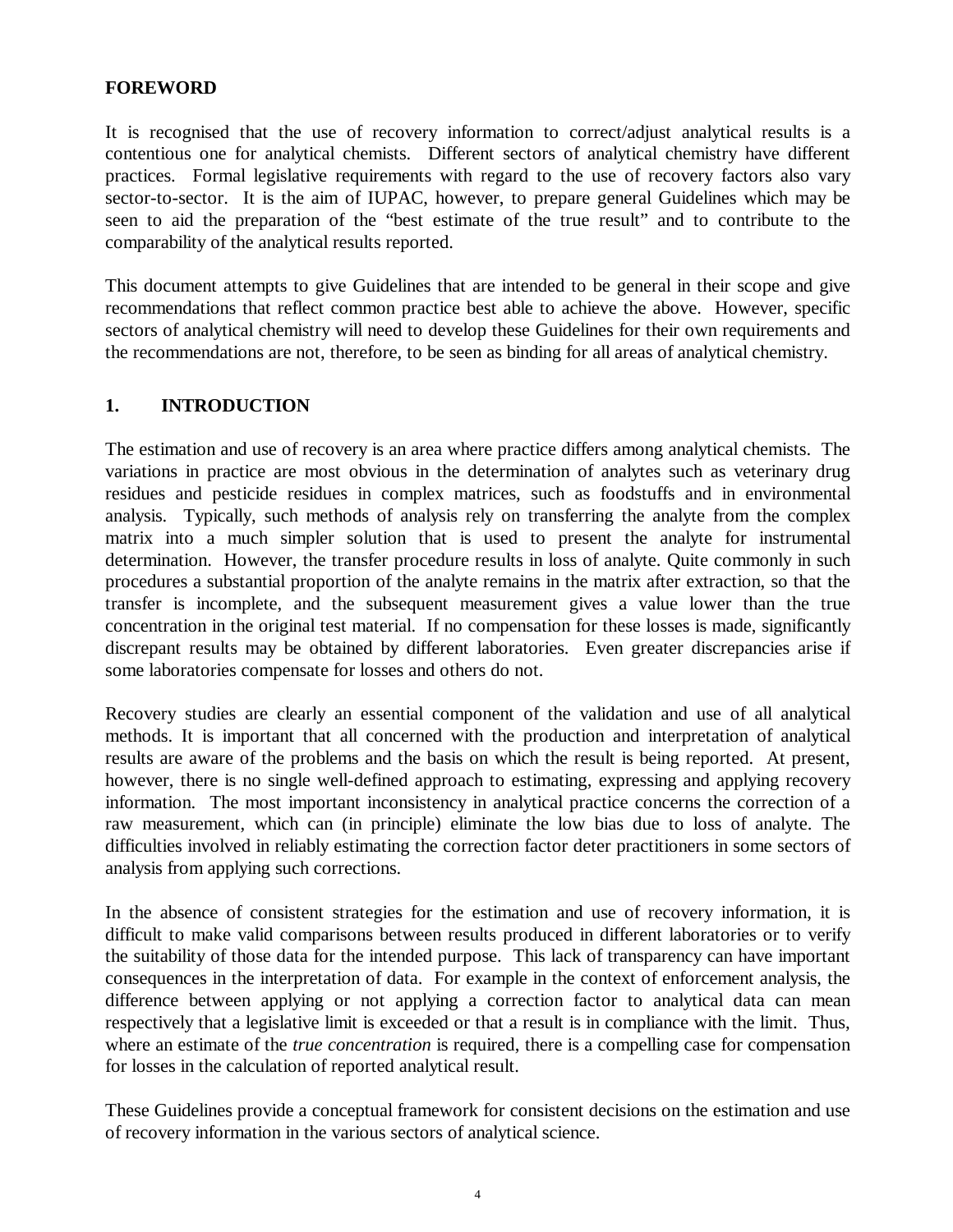#### **2. DEFINITIONS AND TERMINOLOGY USED IN THE GUIDELINES**

General analytical terminology is assumed to be accepted when these Guidelines are read, but specific definitions of the terms most pertinent to the Guidelines are given below:

*Recovery:* Proportion of the amount of analyte, present in or added to the analytical portion of the test material, which is extracted and presented for measurement.

*Surrogate:* Pure compound or element added to the test material, the chemical and physical behaviour of which is taken to be representative of the native analyte.

*Surrogate Recovery:* Recovery of a pure compound or element specifically added to the test portion or test material as a spike. (Sometimes called "marginal recovery".)

*Native Analyte:* Analyte incorporated into the test material by natural processes and manufacturing procedures (sometimes called "incurred analyte"). Native analyte includes "incurred analyte" and "incurred residue" as recognised in some sectors of the Analytical Community. It is so defined to distinguish it from analyte added during the analytical procedure.

*Empirical Method of Analysis:* A method that determines a value which can be arrived at only in terms of the method *per se* and serves by definition as the only method for establishing the measurand. (Sometimes called "defining method of analysis".)

*Rational Method of Analysis:* A method that determines an identifiable chemical(s) or analytes(s) for which there may be several equivalent methods of analysis available.

### **3. PROCEDURES FOR ASSESSING RECOVERY**

#### **3.1 Recovery Information from Matrix Reference Materials**

In principle, recoveries could be estimated by the analysis of matrix reference materials. The recovery is the ratio of the concentration of analyte found to that stated to be present. Results obtained on test materials of the same matrix could, in principle, be corrected for recovery on the basis of the recovery found for the reference material. However, several problems potentially beset this use of the reference materials, namely: (a) the validity of any such recovery estimate depends on the premise that the analytical method is otherwise unbiased; (b) the range of appropriate matrix reference materials available is limited; and (c) there may be a matrix mismatch between the test material and the most appropriate reference material available.

In the last instance the recovery value obtained from the reference material would not be strictly applicable to the test material. The shortfall applies especially in sectors such as foodstuffs analysis where reference materials have to be finely powdered and dried to ensure homogeneity and stability. Such treatment is likely to affect the recovery in comparison with that pertaining to fresh foods of the same kind. However, matrix mismatch is a general problem in the application of recovery information, and is treated separately in Section 3.3.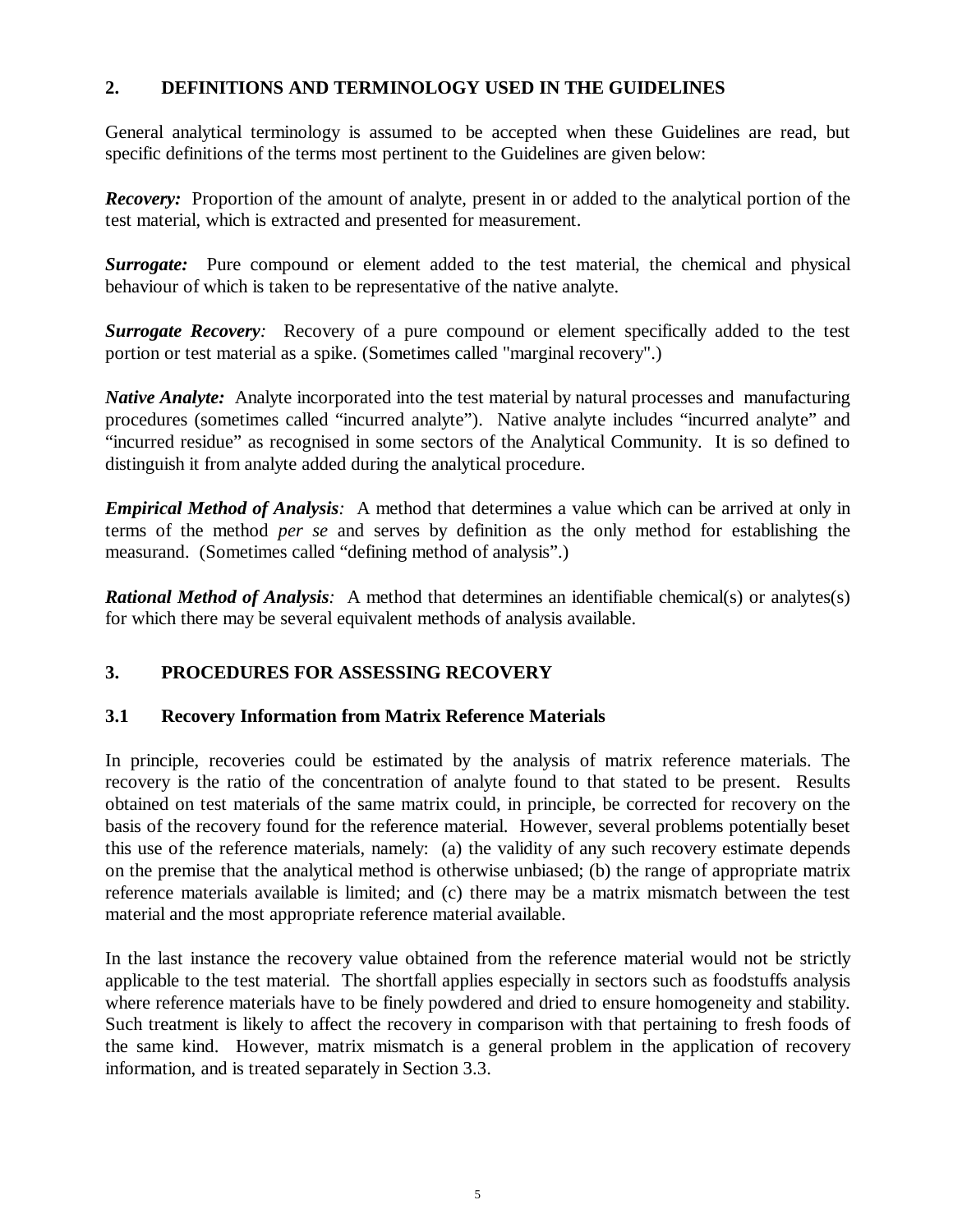#### **3.2 Recovery Information from Surrogates**

Where (certified) reference materials are unavailable, the recovery of analyte can be estimated by studying the recovery of an added compound or element that is regarded as a surrogate for the native analyte. The degree to which this surrogate is transferred into the measurement phase is estimated separately and this recovery can, if appropriate, be attributed also to the native analyte. This procedure in principle allows the loss of analyte to be corrected, and an unbiased estimate of the concentration of the native analyte in the original matrix to be made. Such a 'correction-forrecovery' methodology is implicit or explicit in several distinct methods of analysis and must be regarded as a valid procedure if it can be shown to be properly executed.

In order for this procedure to be valid the surrogate must behave quantitatively in the same way as analyte that is native in the matrix, especially in regard to its partition between the various phases. In practice that equivalence is often difficult to demonstrate and certain assumptions have to be made. The nature of these assumptions can be seen by considering the various types of surrogate that are used.

#### **3.2.1 Isotope Dilution**

The best type of surrogate is an isotopically-modified version of the analyte which is used in an isotope dilution approach. The chemical properties of the surrogate are identical with, or very close to, those of the native analyte and, so long as the added analyte and the native analyte come to effective equilibrium, its recovery will be the same as that of the analyte. In isotope dilution methods the recovery of the surrogate can be estimated separately by mass spectrometry, or by radiometric measurement if a radioisotope has been used, and validly applied to the native analyte. The achievement of effective equilibrium is not always easy, however.

In some chemical systems, for example in the determination of trace metals in organic matter, the native analyte and the surrogate can be readily converted into the same chemical form by the application of vigorous reagents that destroy the matrix. This treatment converts organically bound metal into simple ions that are in effective equilibrium with the surrogate. Such a simple procedure is usually effective in the determination of trace elements, but might not apply to a pesticide residue. In the latter instance the analyte may be in part chemically bound to the matrix. Vigorous chemical reagents could not be used to release the analyte without the danger of destroying it. The native analyte and surrogate cannot come into effective equilibrium. The recovery of the surrogate is therefore likely to be greater than that of the native analyte. Thus even for this best type of surrogate, a bias in an estimated recovery may arise. Moreover, the application of the isotope dilution approach is limited by the availability and cost of isotopically enriched analytes.

### **3.2.2 Spiking**

A less costly expedient, and one very commonly applied, is to estimate in a separate experiment the recovery of the analyte added as a spike. If a matrix blank (a specimen of the matrix containing effectively none of the analyte) is available the analyte can be spiked into that and its recovery determined after application of the normal analytical procedure. If no matrix blank is available, the spike can be added to an ordinary test portion that is analysed alongside an unspiked test portion. The difference between these two results is the recovered part of the added analyte, which can be compared with the known amount added. This type of recovery estimate is called here the 'surrogate recovery' (the added analyte acts as a surrogate for the native analyte). It is analogous to the method of standard additions. It suffers from the same problem as that encountered with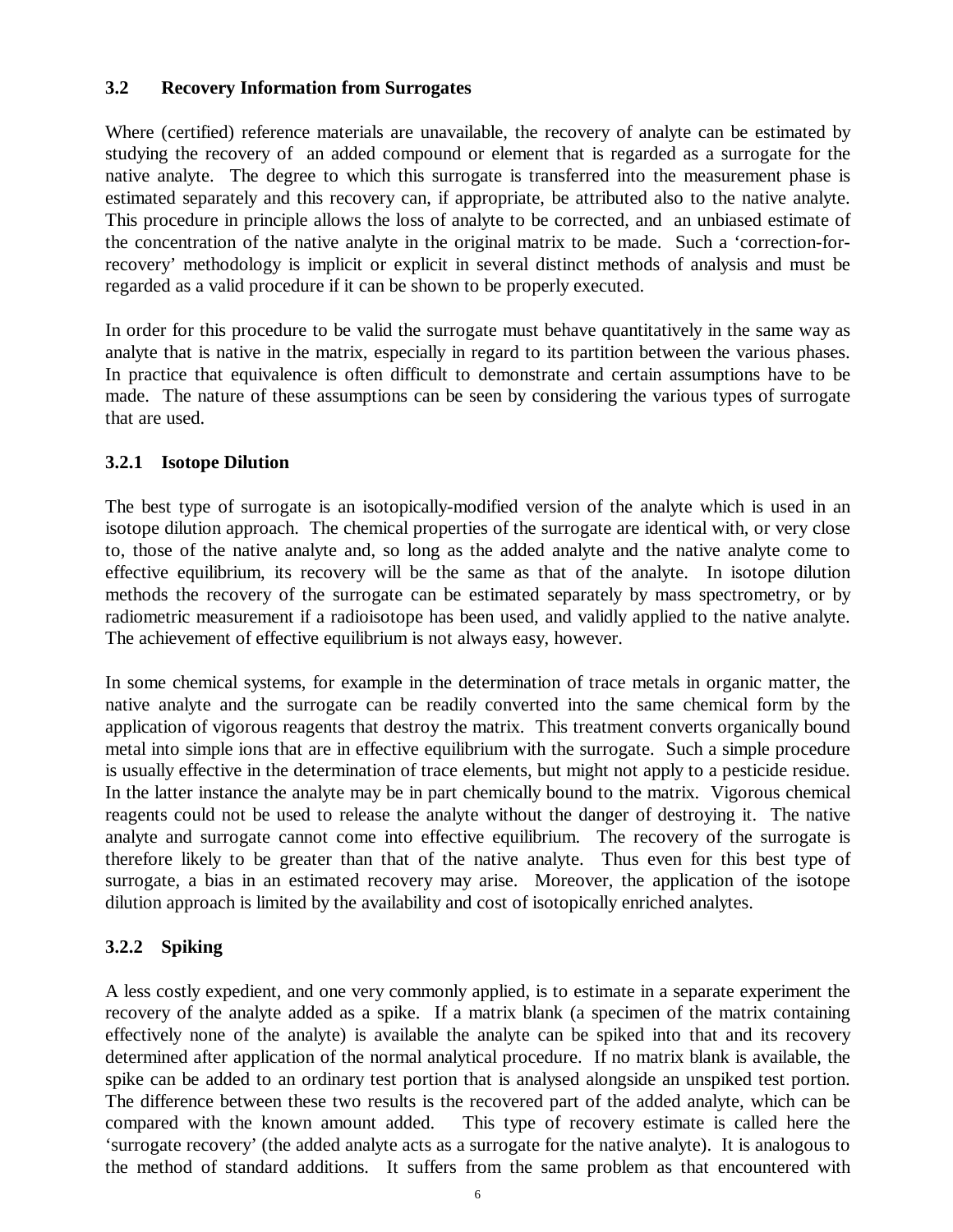isotopically modified analyte, namely that added analyte may not come to effective equilibrium with the native analyte. If the added analyte is not so firmly bound to the matrix as the native analyte, the surrogate recovery will tend to be high in relation to that of the native analyte. That circumstance would lead to a negative bias in a corrected analytical result.

### **3.2.3 Internal Standards**

A third type of surrogate used for recovery estimation is the internal standard. When internal standardisation is used in recovery experiments the surrogate is an entity chemically distinct from the analytes, and therefore will not have identical chemical properties. However, it will normally be selected so as to be closely related chemically to the analytes, thus representing their chemical behaviour to the highest degree practicable. The internal standard would be used, for example, in recovery estimation where numerous analytes are to be determined in the same matrix and marginal recovery experiments would be impracticable for each of them individually. The question of practicability goes beyond the costs of handling numerous analytes: some analytes (for example, new veterinary residues, or metabolites) may not be available as pure substances. While it may be the most cost-effective expedient in some circumstances, the internal standard at best is technically less satisfactory than the spike as a surrogate, because its chemical properties are not identical with those of the analytes. Biases in both directions could result from the use of a recovery estimate based on an internal standard. Internal standards may also be used for other purposes.

# **3.3 Matrix Mismatch**

Matrix mismatch occurs when a recovery value is estimated for one matrix and applied to another. The effect of matrix mismatch would be manifest as a bias in the recovery in addition to those considered above. The effect is likely to be most serious when the two matrices differ considerably in their chemical nature. However, even when the matrices are reasonably well matched (say two different species of vegetable) or nominally identical (for example, two different specimens of bovine liver), the analytical chemist may be forced to make the unsubstantiated assumption that the recovery is still appropriate. This would clearly increase the uncertainty in the recovery and in a recovery-corrected result. Matrix mismatch can be avoided in principle by a recovery experiment (for example, by spiking) for each separate test material analysed. However, such an approach will often be impracticable on a cost-benefit basis so a representative test material in each analytical run is used to determine the recovery.

# **3.4 Concentration of Analyte**

The recovery of the surrogate or the native analyte has up to this point been treated as if it were independent of its concentration. This is unlikely to be strictly true at low concentrations. For instance a proportion of the analyte may be unrecoverable by virtue of irreversible adsorption on surfaces. However, once the adsorption sites are all occupied, which would occur at a particular concentration of analyte, no further loss is likely at higher concentrations. Hence the recovery would not be proportional to concentration. Circumstances like this should be investigated during the validation of an analytical method, but a complete study may be too time-consuming for *ad hoc* use.

### **4. SHOULD RECOVERY INFORMATION BE USED TO CORRECT MEASUREMENTS?**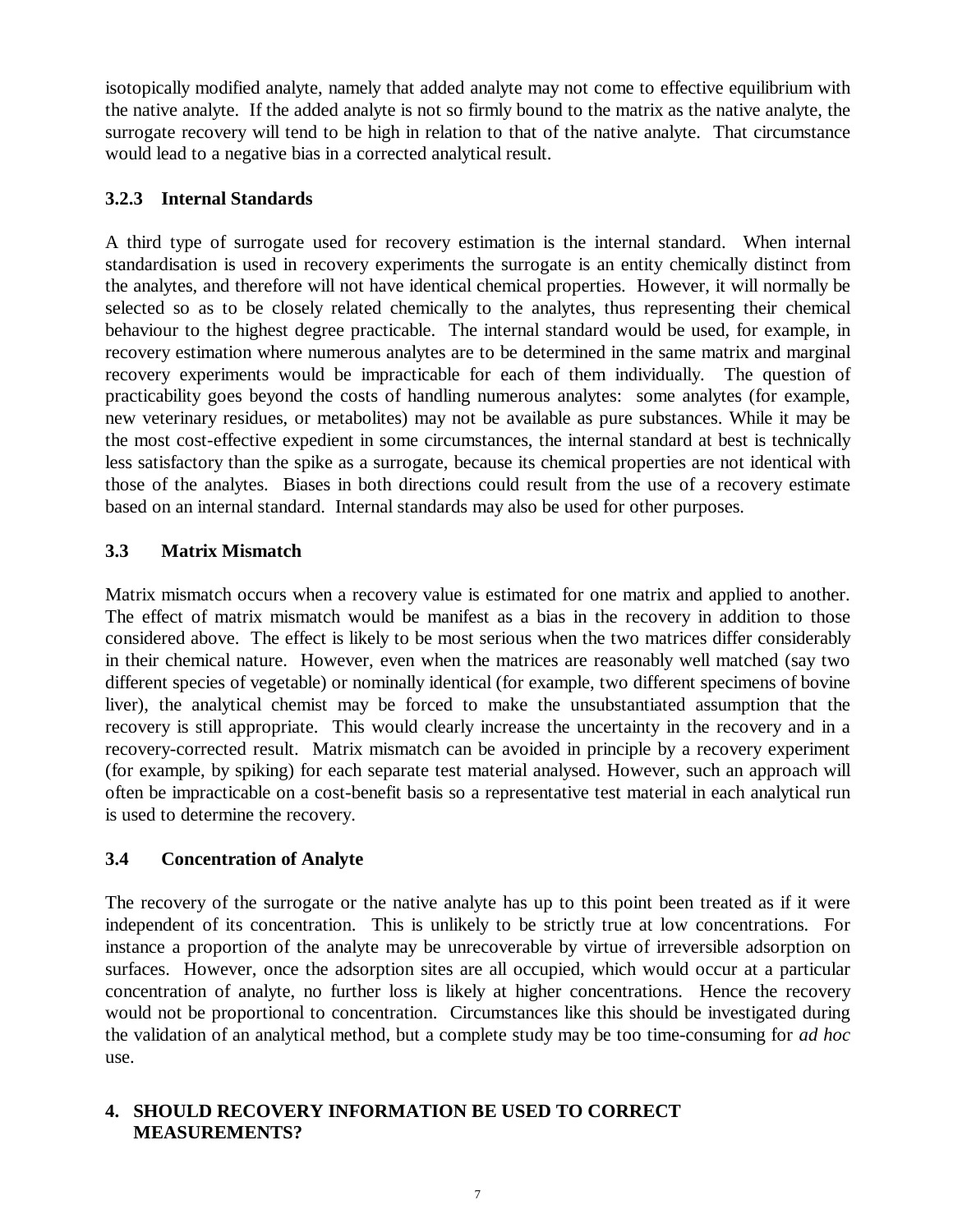Seemingly a strong case can be made either for correcting results for recovery or for leaving them uncorrected. Regardless of these explicit arguments, however, analytical chemists are often obliged to comply with normal practice or documented procedure in their application area. The arguments listed here are not necessarily correct in every circumstance.

### **4.1 Arguments for Correction**

- The purpose of analytical science is to obtain an estimate of the true concentration of the native analyte with an uncertainty that is fit for purpose.
- The true concentration can be estimated only if significantly low recoveries of analyte are corrected.
- An uncorrected bias due to low recovery means that results will not be universally comparable, not transportable and therefore unfit to support mutual recognition.
- Methods of correction advocated are isomorphic with perfectly acceptable analytical techniques such as internal standardisation and isotope dilution and therefore not suspect in principle.
- Although some uncertainty is inevitably associated with correction factors, that uncertainty can be estimated and incorporated into a combined uncertainty for the final result.

### **4.2 Arguments against Correction**

- Estimated recoveries based on a surrogate may be higher than the corresponding value for the native analyte. The resultant corrected result would still have a negative bias.
- Estimated correction factors may be of doubtful applicability because they may vary among different matrices and for different concentrations of analyte.
- Estimated correction factors often have a high relative uncertainty, whereas uncorrected results usually have the smaller relative uncertainty associated with volumetric and instrumental measurement alone. (However, the uncertainty is small only if no contribution from the bias is included). Therefore corrected results will have a high relative uncertainty, sufficiently high if made explicit to create an unfavourable impression among those unfamiliar with the problems of analysis. This in turn might affect the credibility of science in the enforcement of legislation.
- Relatively small deviations from unity in correction factors could arise largely through random errors rather than a systematic loss of analyte. In that circumstance correction could make the absolute uncertainty of the result greater.
- Some legislation imposing maximum limits on contaminants is framed on the understanding that uncorrected results will be used for enforcement purposes.

# **4.3 Rational and Empirical Methods**

Analytical measurements generally strive to estimate the measurand, that is, the true value of the concentration of the analyte, with an uncertainty that is fit for purpose. It is only on that basis that results can be completely comparable. However, it must be recognised that this stance applies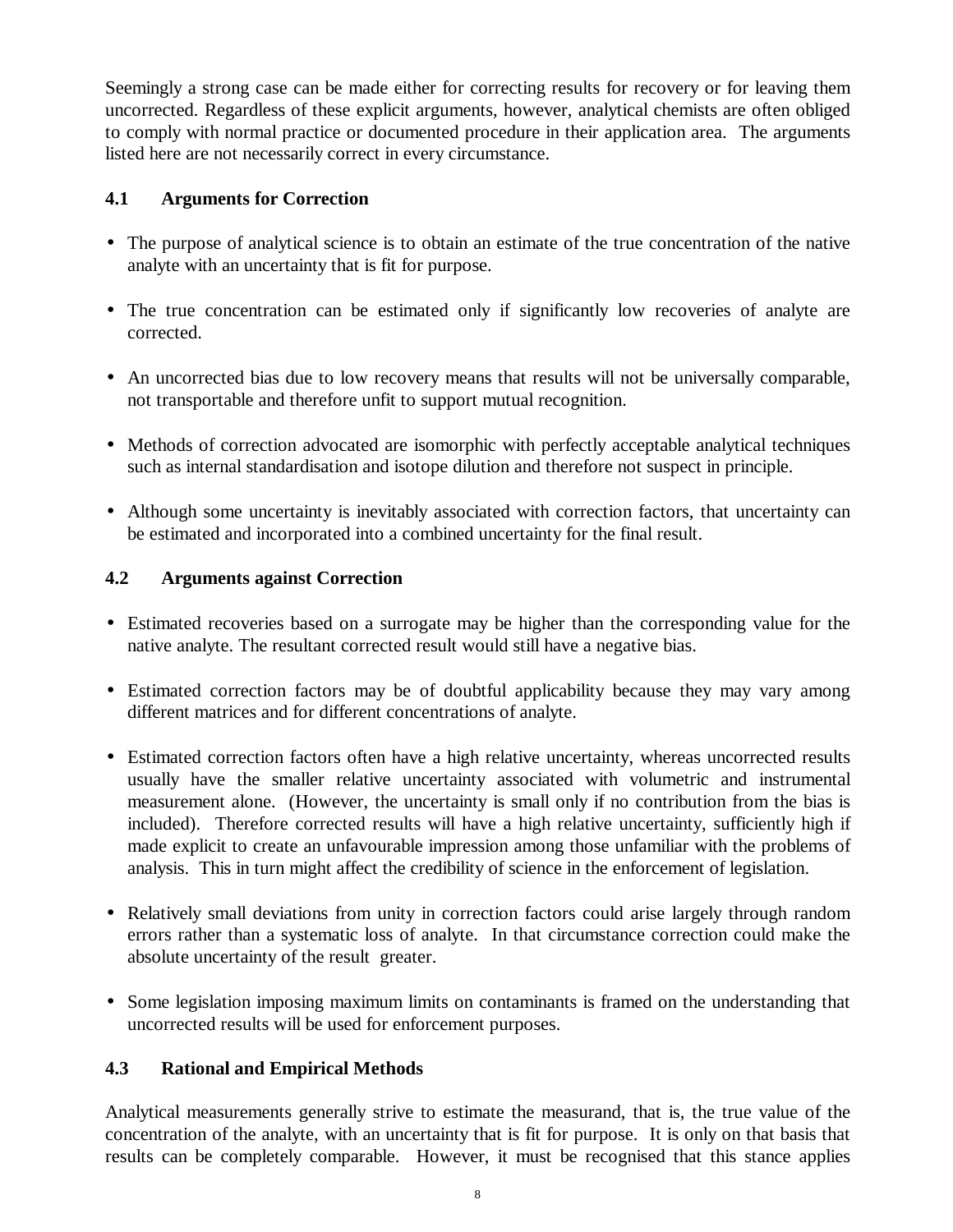equally to 'rational' and 'empirical' methods of analysis [5]. In a rational method the measurand is the total concentration of the analyte in the test material. In an empirical method the measurand is the concentration of the "analyte" that can be measured in the test material by the specific procedure applied, and the result is traceable to the method. Therefore, if the method is regarded as empirical, the concentration measured is necessarily close\* to the true value. In that case the measurand is the concentration of the 'extractable' analyte.

However, regarding methods as empirical does not in itself cause results to comply with the requirement of equivalence. Empirical results will be "equivalent" throughout a particular analytical sector only where a single method protocol (rather than a family of similar protocols) is in use for a particular determination. In some sectors, where methods have stabilised or are specified in regulations, such a single empirical method protocol will be widely used. However, in many sectors the methodology is subject to continuous evolution and single protocols are not available. In such circumstances only recovery-corrected results would be equivalent.

# **5. ESTIMATION OF RECOVERY**

There is no generally applicable procedure for estimating recovery that is free from shortcomings. However, it is possible to conduct a 'thought experiment' in which an ideal procedure is used. This provides a reference point for real procedures. In this ideal procedure a definitive analytical method is available: the analyte can be determined by a method that is completely unbiased with no recovery losses. The method is too resource-intensive for use in routine analysis, but there is an alternative routine method with imperfect recovery. The recovery obtained in the routine method is estimated by using both methods to analyse a large set of typical test materials, a set that covers the required range of matrices and analyte concentrations. This gives the recovery (and its uncertainty) for the routine method for any conceivable situation.

In practice there may be no such definitive method available for reference, so reference materials or surrogate studies have to be used for the estimation of recovery. However, reference materials are few, and lack of resources restricts the range of test materials that can be used to estimate recovery by using surrogates. Additionally, the use of surrogates in itself adds an uncertainty to a recovery estimate because it may not be possible to determine whether some proportion of the native analyte is covalently or otherwise strongly bound to the matrix and hence not recoverable.

A strategy commonly employed to handle this problem is to estimate recovery during the process of method validation. Recoveries are determined over as wide a range of pertinent matrices and analyte concentration as resources allow. These values are then held to apply during subsequent use of the analytical method. To justify that assumption, all routine runs of the method must contain a reference material (or spiked samples) to act as internal quality control. This helps to ensure that the analytical system does not change in any significant way that would invalidate the original estimates of the recovery.

The following points are therefore suggested as requiring consideration, even if lack of resources prevents their complete execution in practice.

# **5.1 Representative Recovery Studies**

<sup>\*</sup> Close, but not identical with the true value. Different laboratories may execute the protocol slightly differently, introducing systematic error, and there is also a repeatability (random) error contribution.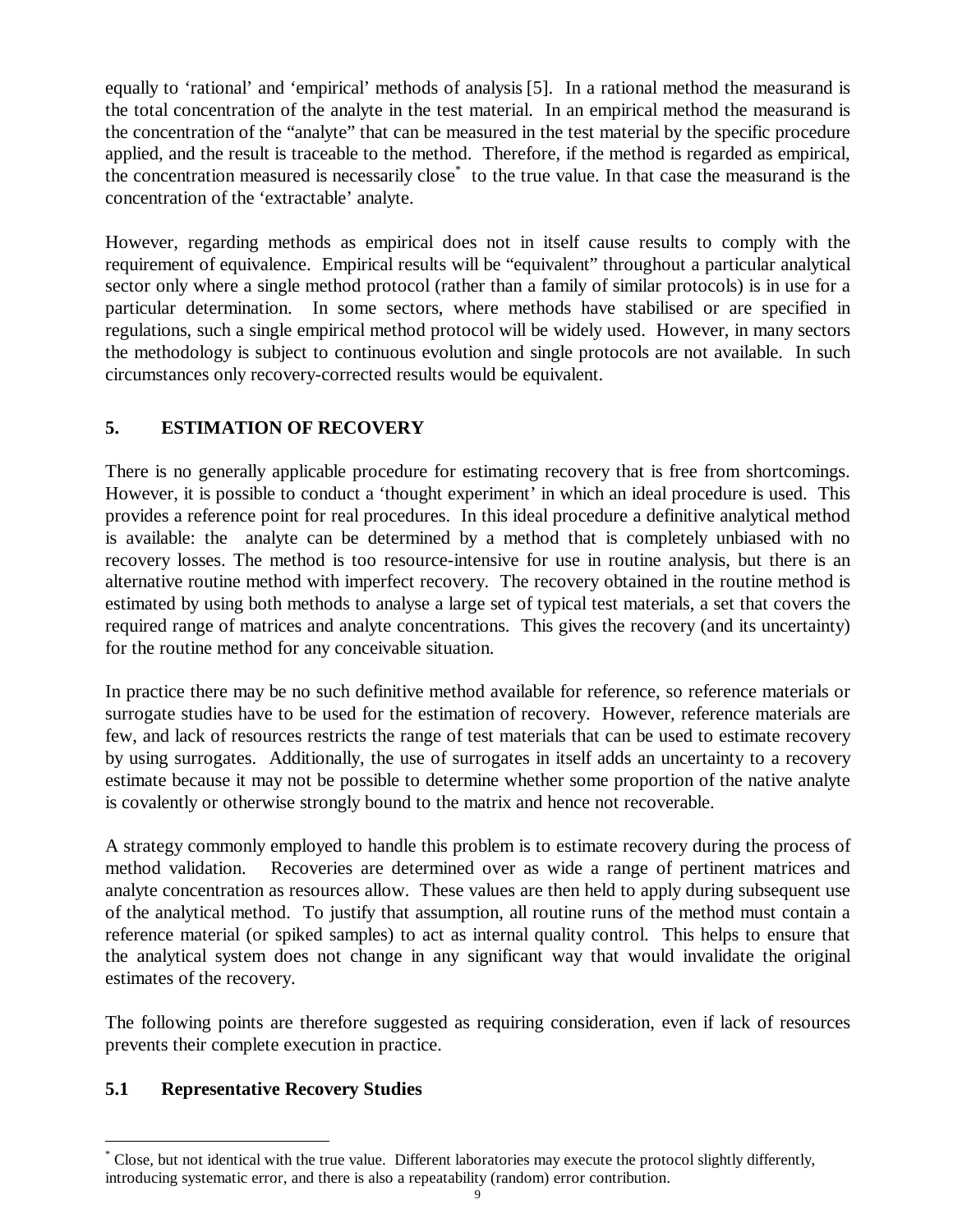The entire range of matrix types for which the method will be applied should be available for the method validation. Moreover, several examples of each type should be used to estimate normal range of recoveries (the uncertainty) for that matrix type. If it is likely that the history of the material will affect the recovery of the analyte (for example, the technical processing or cooking of foodstuffs), then examples at different stages of the processing should be procured. If this range cannot be encompassed in the validation, there will be an extra uncertainty associated with the matrix mismatch in the use of the recovery. That uncertainty may have to be estimated from experience.

An appropriate range of analyte concentrations should be investigated where that is technically and financially possible, because the recovery of the analyte may be concentration-dependent. Consider adding an analyte to a matrix at several different levels. At very low levels the analyte may be largely chemisorbed at a limited number of sites on the matrix, or irreversible adsorbed onto surfaces of the analytical vessels. Recovery at this concentration level might be close to zero. At a somewhat higher level, where the analyte is in excess of that so adsorbed, the recovery will be partial. At considerably higher concentrations, where the adsorbed analyte is only a small fraction of the total analyte, the recovery may be effectively complete. The analytical chemist may need to have information about recovery over all of these concentration ranges. In default of complete coverage, it may be suitable to estimate recovery at some critical level of analyte concentration, for example at a regulatory limit. Values at other levels would have to estimated by experience, again with an additional uncertainty.

When spiking is applied to a matrix blank then the whole range of concentration can be conveniently considered. When the concentration of the native analyte is appreciable the spike added should be at least as great, to avoid incurring a relatively large uncertainty in the surrogate recovery.

### **5.2 Internal Quality Control**

The principles and application of internal quality control (IQC) are described elsewhere [3]. The purpose of IQC is to ensure that the performance of the analytical system remains effectively unchanged during its use. The concept of statistical control is crucial in IQC applied to routine analysis (as opposed to *ad hoc* analysis). When applied to recovery, IQC has some special features that have to be taken into account. This IQC of recovery can be addressed in two distinct ways, depending on the type of control material that is used.

- (a) A matrix-matched reference material can be used as a control material. The recovery for this material and an initial estimate of its between-run variability are determined at the time of method validation. In subsequent routine runs the material is analysed exactly as if it were a normal test material, and its value plotted on a control chart (or the mathematical equivalent). If the result for a run is in control, then the validation-time estimate of the recovery is taken as valid for the run. If the result is out of control, further investigation is required, which may entail the rejection of the results of the run or possibly a re-investigation of the recovery. It may be necessary to use several control materials, depending on the length of the run, the analyte concentration range *etc*.
- (b) Spiked materials can also be used for quality control. As usual, initial estimates of the average recovery and its between-run variability are made during method validation, and are used to set up a control chart. Either of two variant approaches can be used in routine analysis, depending on the stability of the material: (a) a single long-term control material (or several such materials) can be prepared for use in each routine run, or (b) all,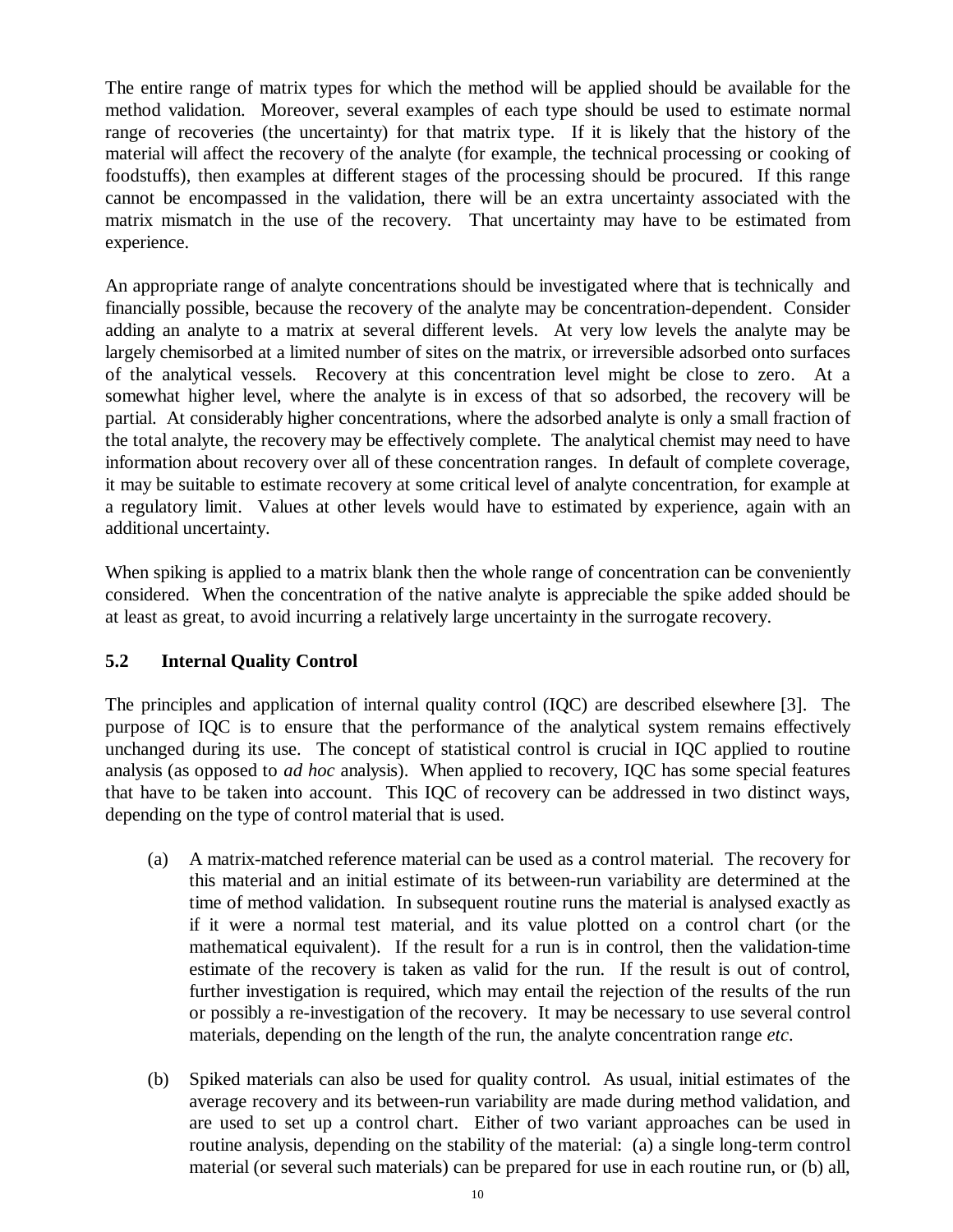or a random selection, of the test materials for the run can be spiked. In either instance the surrogate recovery is plotted on a control chart. While the recovery remains in control it can be deemed to apply to the test materials generally. Of the two alternative methods, the latter (involving the actual test materials) is probably the more representative, but also the more demanding.

There is a tendency for the role of IQC to be confused with the simple estimation of recovery (where deemed appropriate). It is better to regard IQC results solely as a means of checking that the analytical process remains in control. The recovery estimated at method validation time are usually more accurate for application to subsequent in-control runs, because more time can be spent on studying their typical levels and variability. If real-time spiking is used to correct for recovery, this is more like a species of calibration by standard additions.

#### **6. UNCERTAINTY IN REPORTING RECOVERY**

Uncertainty is a key concept in formulating an approach to the estimation and use of recovery information. Although there are substantive practical points in the estimation of uncertainty that (at the time of writing) remain to be settled, the principle of uncertainty is an invaluable tool in conceptualising recovery issues. A definition of uncertainty, key references and an extended discussion are given in the Appendix.

When loss of analyte occurs in an analytical procedure, two uncertainties need to be separately considered. First, there is the uncertainty  $u_x$  associated only with the determination, namely that due to gravimetric, volumetric, instrumental, and calibration errors. That relative uncertainty  $u_r/x$ will be low unless the concentration of the analyte is close to the detection limit. Second, there is the uncertainty  $u_R$  on the estimated recovery *R*. Here the relative uncertainty  $u_R/R$  is likely to be somewhat greater. If the raw result is corrected for recovery, we have  $x_{corr} = x / R$  (*i.e.*, the correction factor is  $1/R$ ). The relative uncertainty on  $x_{corr}$  is given by

$$
\frac{u_{corr}}{x_{corr}} = \sqrt{\left(\left(\frac{u_x}{x}\right)^2 + \left(\frac{u_R}{R}\right)^2\right)},
$$

which is necessarily greater than  $u_x/x$  and may be considerably greater. Hence correction for recovery seems at first sight to degrade, perhaps substantially, the reliability of the measurement.

Such a perception is incorrect. Only if the method is regarded as empirical (and this has drawbacks in relation to comparability as seen above) is  $u_x$  the appropriate uncertainty. If the method were taken as rational, and the bias due to loss of analyte were not corrected, a realistic estimate of uncertainty  $u_x$  would have to include a term describing the bias. Hence  $u_x$  /x would be at least comparable with, and may be even greater than,  $u_{corr}/x_{corr}$ .

This topic is developed in more detail in the Appendix.

#### **6.1 Estimating Uncertainty in a Recovery**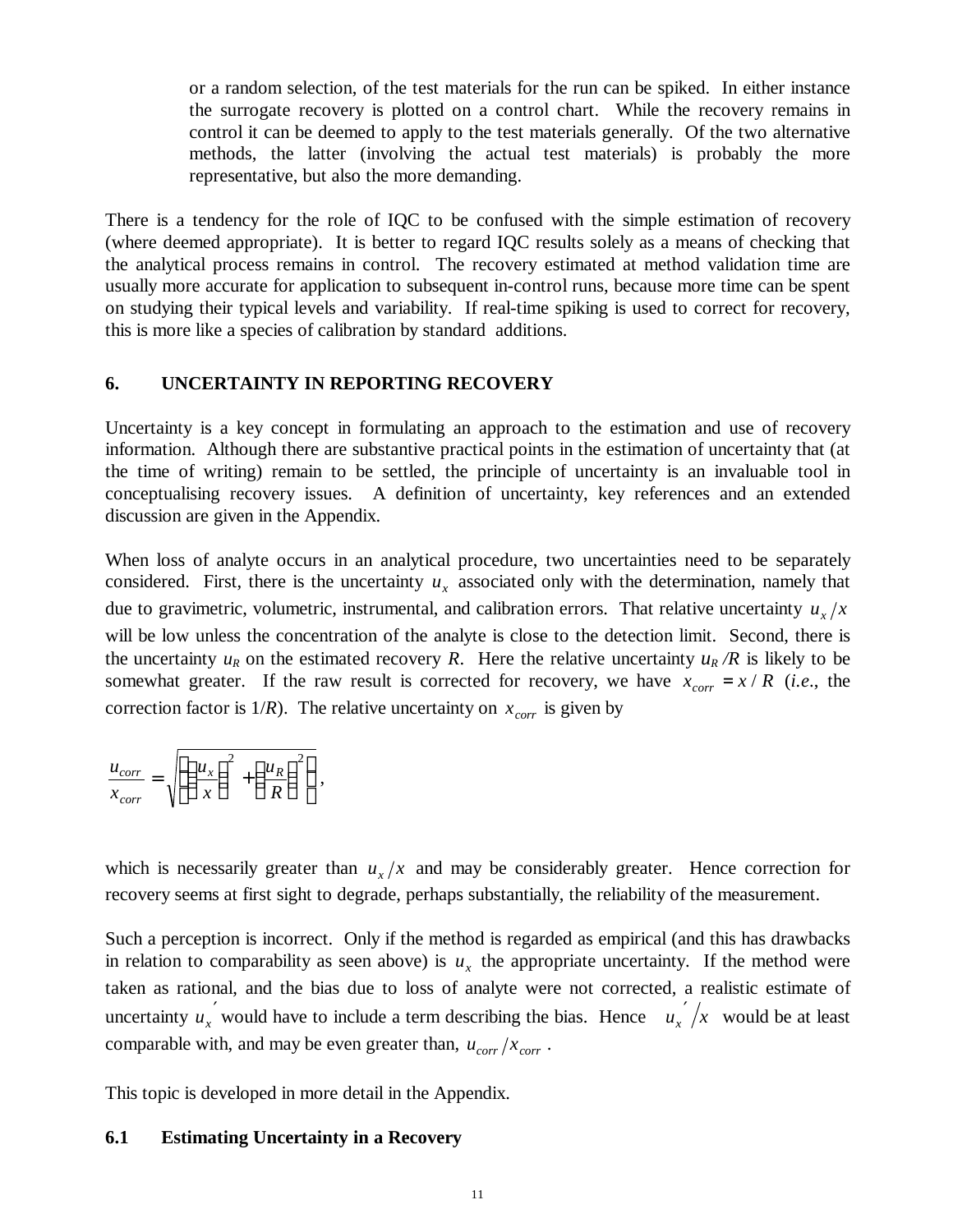The approaches to the estimation of the uncertainty of a recovery provided here are necessarily tentative, and may be expected to be rapidly superseded as detailed studies become available. The important principles are as follows.

- (a) The recovery and its standard uncertainty may both depend on the concentration of the analyte. This may entail studies at several concentration levels. Subsequent comments in this section apply to a single level of concentration.
- (b) The main recovery study should involve the whole range of matrices that are included in the category for which the method is being validated. If the category is strict (*e.g*., bovine liver) a number of different specimens of that type should be studied so as to represent variations likely to be encountered in practice (*e.g*., sex, age, breed, duration of storage etc.). Probably a minimum of ten diverse matrices are required for recovery estimation. The standard deviation of the recovery over these matrices is taken as the main part of the standard uncertainty of the recovery.
- (c) If there are grounds to suspect that a proportion of the native analyte is not extracted, then a recovery estimated by a surrogate will be biased. That bias should be estimated together with its contribution to the uncertainty budget.
- (d) If a method is used outside the matrix scope of its validation, there is a matrix mismatch between the recovery experiments at validation time and the test material at analysis time. This could result in extra uncertainty in the recovery value. There may be problems in estimating this extra uncertainty. It would probably be preferable to estimate the recovery in the new matrix, and its uncertainty, in a separate experiment.

# **7. CONCLUSIONS**

Variable practice in handling information recovery is an important cause of the non-equivalence of data. To mitigate its effects the practice of reporting analytical data after the application of an appropriate correction factor normally should be encouraged. Where, however, an enforcement limit is based on data that has not had a correction factor applied, the present situation of reporting "raw" data will continue for the foreseeable future.

Detailed descriptions of recovery experiments and their results should be properly recorded. If it is known or suspected that a proportion of the native analyte in the test material is not extractable by the analytical procedure, the procedure must be qualified as determining only "available" analyte. Such qualification should be specified on analytical certificates. No valid compensation can be made, or should be attempted, for the "bound" analyte, which a recovery model does not represent.

It should be recognised that there is a dual role for recovery determinations in analytical measurement, that is, for (a) quality control purposes and (b) for deriving recovery values. In the latter application, more extensive and detailed data are required.

# **8. RECOMMENDATIONS<sup>1</sup>**

<sup>&</sup>lt;sup>1</sup> IUPAC, ISO and EURACHEM embrace the scientific principles and recommendations of these Guidelines. AOAC INTERNATIONAL embraces the scientific principles but does not agree that analytical results should be corrected for recovery as a general policy.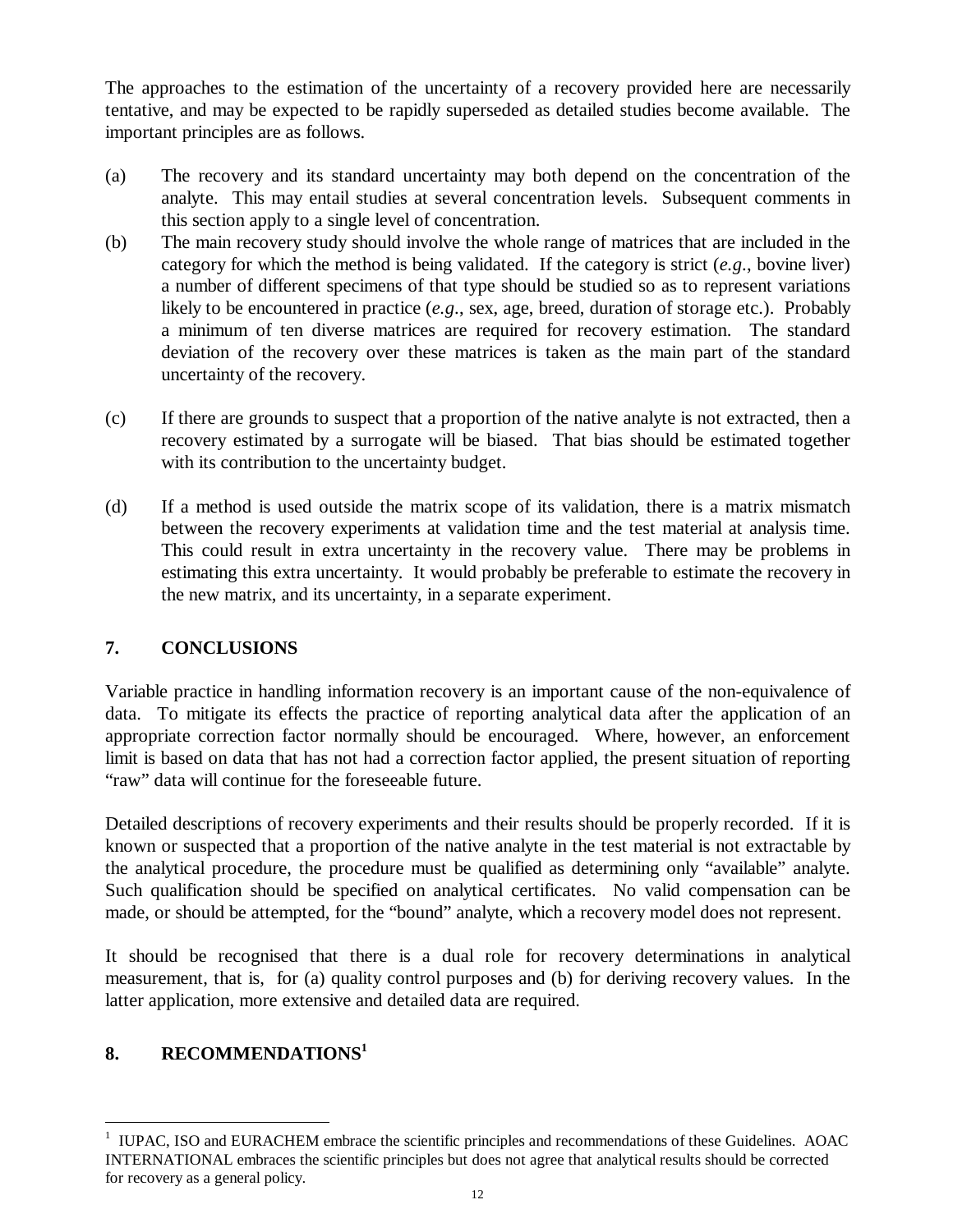The following recommendations are made regarding the use of recovery information in these Guidelines:

- 1. Results should be corrected for recovery, unless there are overriding reasons for not doing so. Such reasons would include the situation where a limit (statutory or contractual) has been established using uncorrected data, or where recoveries are close to unity. However, it is of over-riding importance that all data, when reported, should (a) be clearly identified as to whether or not a recovery correction has been applied and (b) if a recovery correction has been applied, the amount of the correction and the method by which it was derived should be included with the report. This will promote direct comparability of data sets. Correction functions should be established on the basis of appropriate statistical considerations, documented, archived and available to the client.
- 2. Recovery values should always be established as part of method validation, whether or not recoveries are reported or results are corrected, so that measured values can be converted to corrected values and *vice versa*.
- 3. When the use of a recovery factor is justified, the method of its estimation should be specified in the method protocol.
- 4. IQC control charts for recovery should be established during method validation and used in all routine analysis. Runs giving recovery values outside the control range should be considered for re-analysis in the context of acceptable variation, or the results reported as semi-quantitative.

### **9. REFERENCES**

- 1. *"Protocol for the Design, Conduct and Interpretation of Method Performance Studies"*, W Horwitz, *Pure Appl. Chem*., 1988, **60**, 855- 864, revised 1995, **67**, 331-343.
- 2. *"The International Harmonised Protocol for the Proficiency Testing of (Chemical) Analytical Laboratories"*, M Thompson and R Wood, *Pure Appl. Chem.,* 1993, **65**, 2123- 2144. (Also published in *J. AOAC International*, 1993, **76**, 926-940.
- 3. *"Harmonised Guidelines For Internal Quality Control in Analytical Chemistry Laboratories"*, Michael Thompson and Roger Wood, J. Pure & Applied Chemistry, 1995, **67**, 49-56.
- 4. *"Quality Assurance for Analytical Laboratories"*, edited M. Parkany, Royal Society of Chemistry, London, UK, 1993.
- 5. *"Sense and Traceability"*, M. Thompson, *Analyst*, 1996, **121**, 285-288.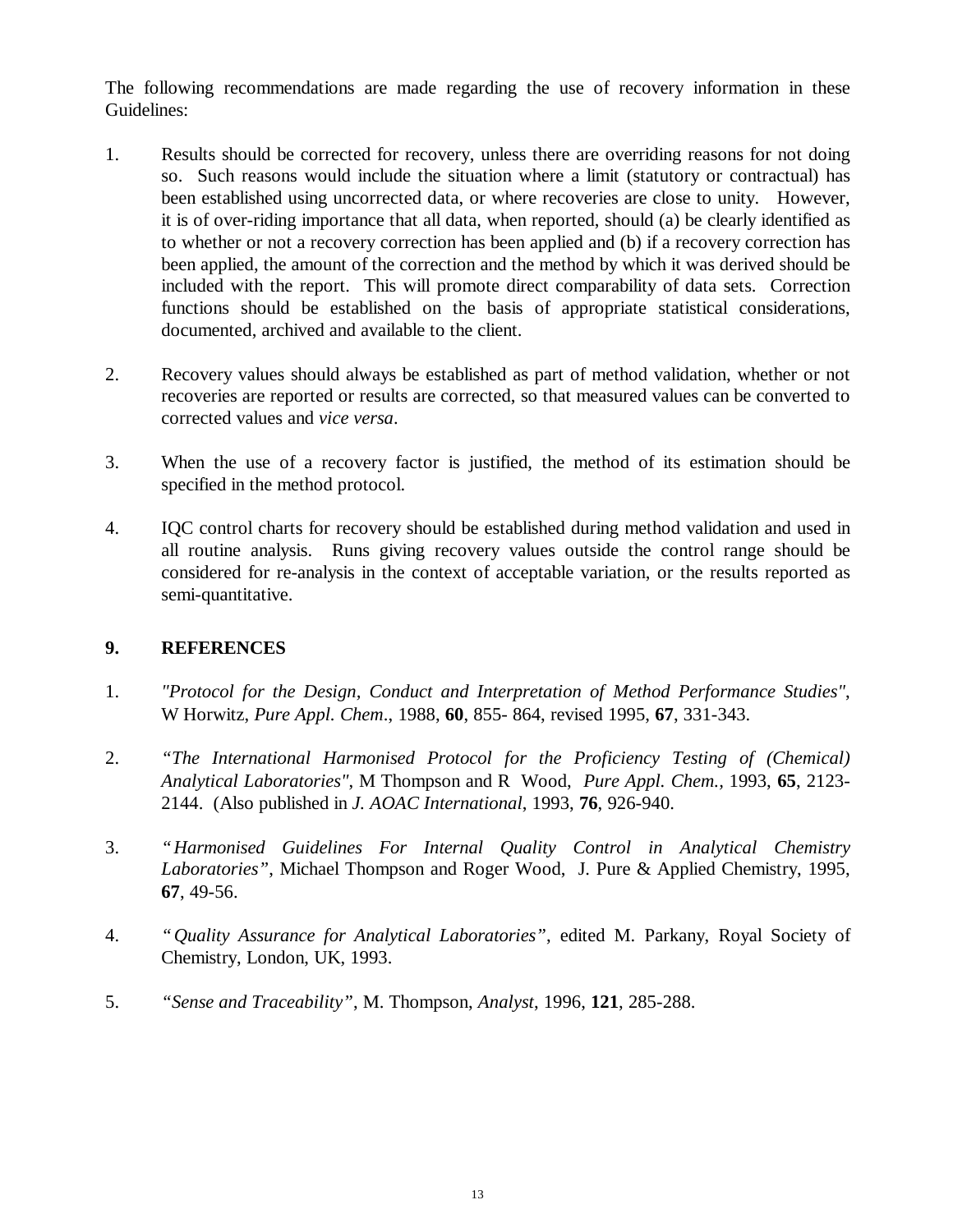#### **APPENDIX: UNCERTAINTY IN REPORTING RECOVERY**

The principle of uncertainty is a helpful tool in conceptualising recovery issues. The main intent of this Appendix is to indicate those principles. The estimation of uncertainty in recovery has yet to be studied in detail.

#### **Definition of Uncertainty**

Measurement Uncertainty is defined by ISO [1,2] as

"A parameter, associated with the result of a measurement, that characterises the dispersion of the values that could reasonably be attributed to the measurand",

with the note that "The parameter may be, for example, a standard deviation (or a given multiple of it), or the half width of an interval having a stated level of confidence". The ISO Guide recommends that this parameter should be reported as either a standard uncertainty, denoted *u*, defined as the

"uncertainty of the result of a measurement expressed as standard deviation" or as an expanded uncertainty, denoted *U*, defined as

"a quantity defining an interval about the result of a measurement that may be expected to encompass a large fraction of the distribution of values that could be attributed to the measurand". The expanded uncertainty is obtained by multiplying the standard uncertainty by a coverage factor, which in practice is typically in the range 2 to 3.

#### **Definition of the Measurand**

Clear definition of the measurand is crucial to uncertainty estimation and to the relevance or otherwise of recovery values. The most important issue here is whether the measurand is the amount of material actually present in the sample matrix (a rational method), or the response to a reproducible but otherwise essentially arbitrary procedure established for comparative purposes (an empirical method).

### **Recovery and Uncertainty**

The recovery  $R = c_{obs}/c_{ref}$  is the ratio of the observed concentration (or amount)  $c_{obs}$  obtained by

the application of an analytical procedure to a material containing analyte at a reference level *cref. cref* will be (a) a reference material certified value, (b) measured by an alternative definitive method, or (c) defined by a spike addition. In a perfect separation *R* would be exactly unity. In reality, circumstances such as imperfect extraction often give observations that differ from the ideal. It is therefore good practice in validating an analytical method to estimate a recovery *R* for the analytical system. In such experiments, the recovery can be tested for significant departure from unity. Such a test considers the question "is  $|R-1|$  greater than  $u_R$ , the uncertainty in the determination of  $R$ ?", at some level of confidence. Table 2 gives some sources of the uncertainty in measured recovery. The experimenter then performs a significance test of the form

 $R-1/u_R > t$ : *R* differs significantly from 1  $R-1/u_R \le t$ : *R* does not differ significantly from 1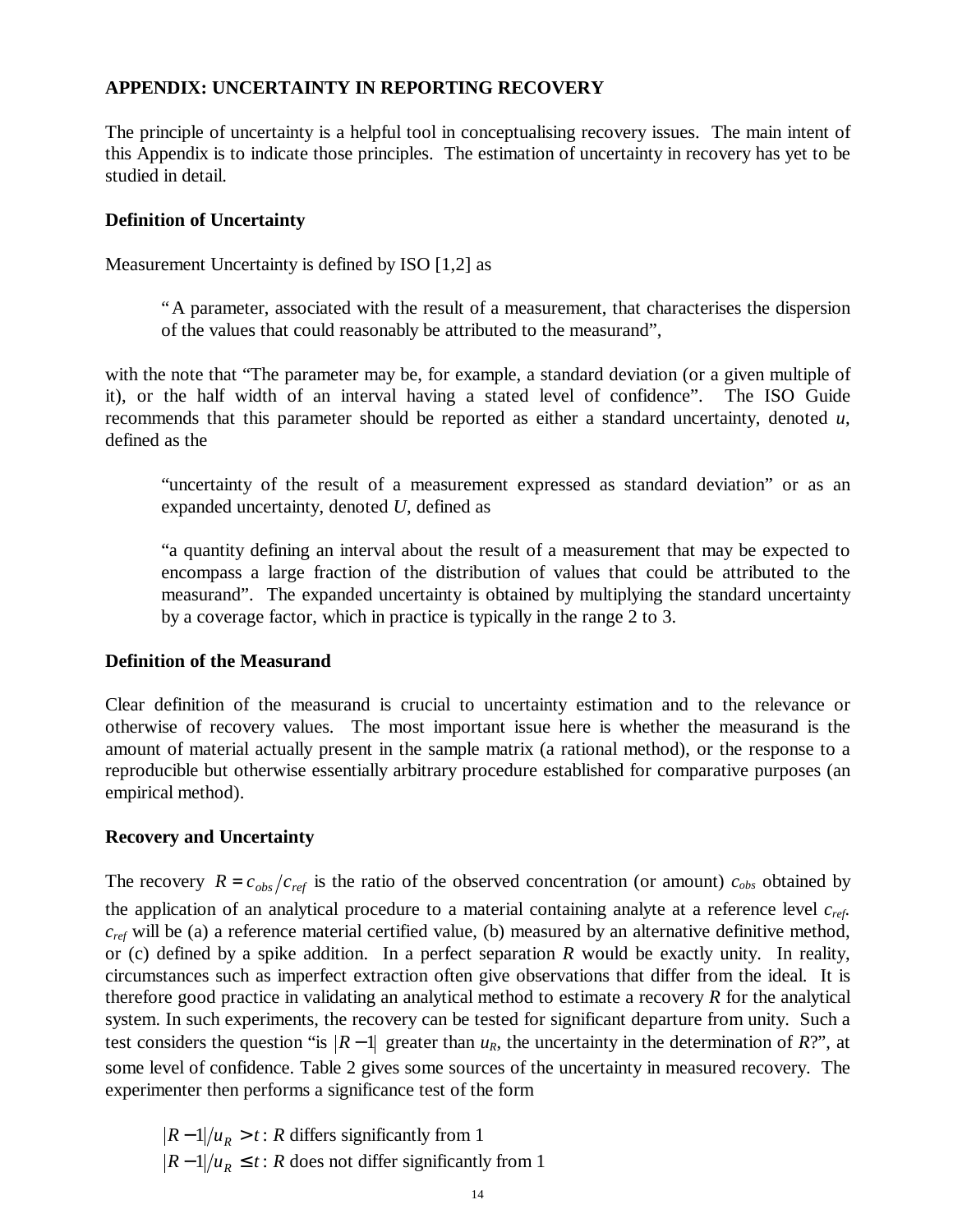where *t* is a critical value based either on a 'coverage factor' allowing for practical significance or, where the test is entirely statistical,  $t_{\alpha/2,n-1}$ , being the relevant value of Student's *t* for a level of confidence 1-α.

Following such an experiment, four cases can be distinguished, chiefly differentiated by the use made of the recovery *R*.

- (a) *R* is not significantly different from 1. No correction is applied.
- (b) *R*is significantly different from 1 and a correction for *R* is applied.
- (c) *R* is significantly different from 1 but, for operational reasons, no correction for *R* is applied
- (d) An empirical method is in use. *R* is arbitrarily regarded as unity and  $u_R$  as zero. (Although there is obviously some variation in recovery in repeated or reproduced results, that variation is subsumed in the directly estimated precision of the method.)

The uncertainty may be handled in each of the cases above as follows.

- (a) *R not significantly different from 1.* The experiment has detected no reason to adjust subsequent results for recovery. It might be thought that the uncertainty in the recovery is unimportant. However, the experiment could not have distinguished a range of recoveries between  $1 - ku_R$  and  $1 + ku_R$ . It follows that there is still uncertainty about the recovery that should be taken into account in calculating the overall uncertainty. (An alternative view is that a correction factor of  $R = 1$  is implicitly applied, but the experimenter is uncertain that the value is exactly unity).  $u_R$  is therefore to be included in the uncertainty budget. However, it must not be included twice: uncertainty of recovery will often be included automatically in estimates of precision.
- (b) *R differs from 1 and a correction is applied.* Since *R* is explicitly included in the calculation of the corrected result (*i.e.*,  $c_{corr} = c / R$ , where *c* is the raw result with an uncertainty  $u_c$ ) it is clear that  $u_R$  must be included in the uncertainty budget. This leads to a combined uncertainty *ucorr* on the corrected result given by

$$
\frac{u_{corr}}{c_{corr}} = \sqrt{\left(\left(\frac{u_c}{c}\right)^2 + \left(\frac{u_R}{R}\right)^2\right)}.
$$

 $u_{corr}$  would be multiplied by  $k$  (usually 2) to obtain the expanded uncertainty  $U$ .

(c) *R differs from 1 and no correction is applied.* Failure to apply a correction for a known systematic effect in a rational method is inconsistent with obtaining the best possible estimate of the measurand. It is less straightforward in this case to take recovery into account in calculating the overall uncertainty. If *R* is substantially different from unity, the dispersion of values that includes the measurand is not properly represented unless the uncertainty  $u_R$  is substantially increased. A simple and pragmatic approach that is sometimes adopted, when a correction *b* for a known systematic effect has not been applied, is to increase the expanded uncertainty on the final result to  $(U_c+b)$  where  $U_c$  is calculated assuming *b* is zero. For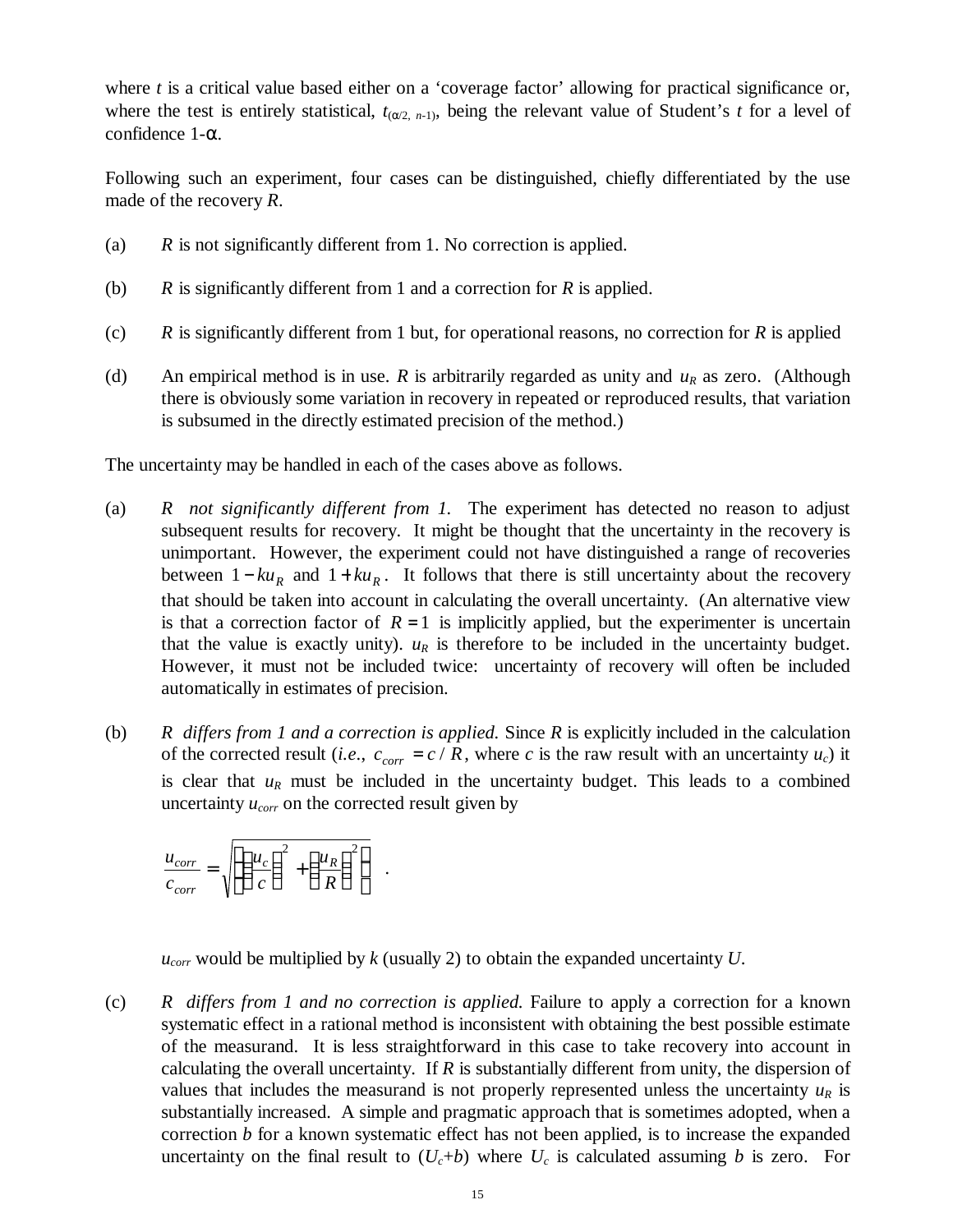recovery, therefore,  $U = U_c + (c/R - c)$ . This procedure gives a pessimistic overall uncertainty, and departs from the ISO-recommended principle of treating all uncertainties as standard deviations.

Alternatively, if the correction for recovery is not applied because the analyst's judgement is that the difference is not meaningful in normal use, case (c) may be treated in the same way as case (a) after increasing  $u_R$  because the significance test should have used a value larger than  $u_R$ . This amounts to estimating  $u_R$  as  $\left|1 - R\right|/t$  where *t* is the critical value used in the significance test. This amplified uncertainty on the recovery should be included as in case (b). This will normally only be significant where  $u_R$  is comparable with or greater than  $|1 - R|$ .

While either method will provide an estimate of uncertainty, both methods have similar drawbacks arising from the failure to correct the result to give a best estimate of the measurand. Both lead to overstatement of the uncertainty, and the range quoted around the result will include the measurand only near one extreme (usually the upper end), with the remainder of the range unlikely to contain the value with significant probability.

For recoveries of the order of 70%, the additional uncertainty contribution (before applying a coverage factor) will be close to 20% of the result. This is clearly not unreasonable given the size of recovery correction being ignored, but it does point strongly to the consequences for reported uncertainty of neglecting a substantial recovery correction.

There is therefore a clear choice if the customer is not to be misled by a result from a putative rational method. Either the recovery must be corrected or a substantially greater uncertainty must be quoted.

Finally, it should be noted that the foregoing discussion relates to the situation where a result and its uncertainty are obtained on a real scale and reported as such. The instance where an analyst provides an *interpretation* of a result (for example by stating that the value is "not less than...") has not been considered. In this kind of interpretation, the analyst's professional knowledge of the recovery and overall experimental uncertainty will be taken into account in the interpretation, and accordingly neither the recovery nor an uncertainty need necessarily be reported.

### **References**

- 1. Guide to the Expression of Uncertainty in Measurement', ISO, Geneva, 1993, (ISBN 92-67- 10188-9)
- 2. *International Vocabulary of basic and general standard terms in Metrology*. ISO, Geneva, Switzerland 1993 (ISBN 92-67-10175-1)